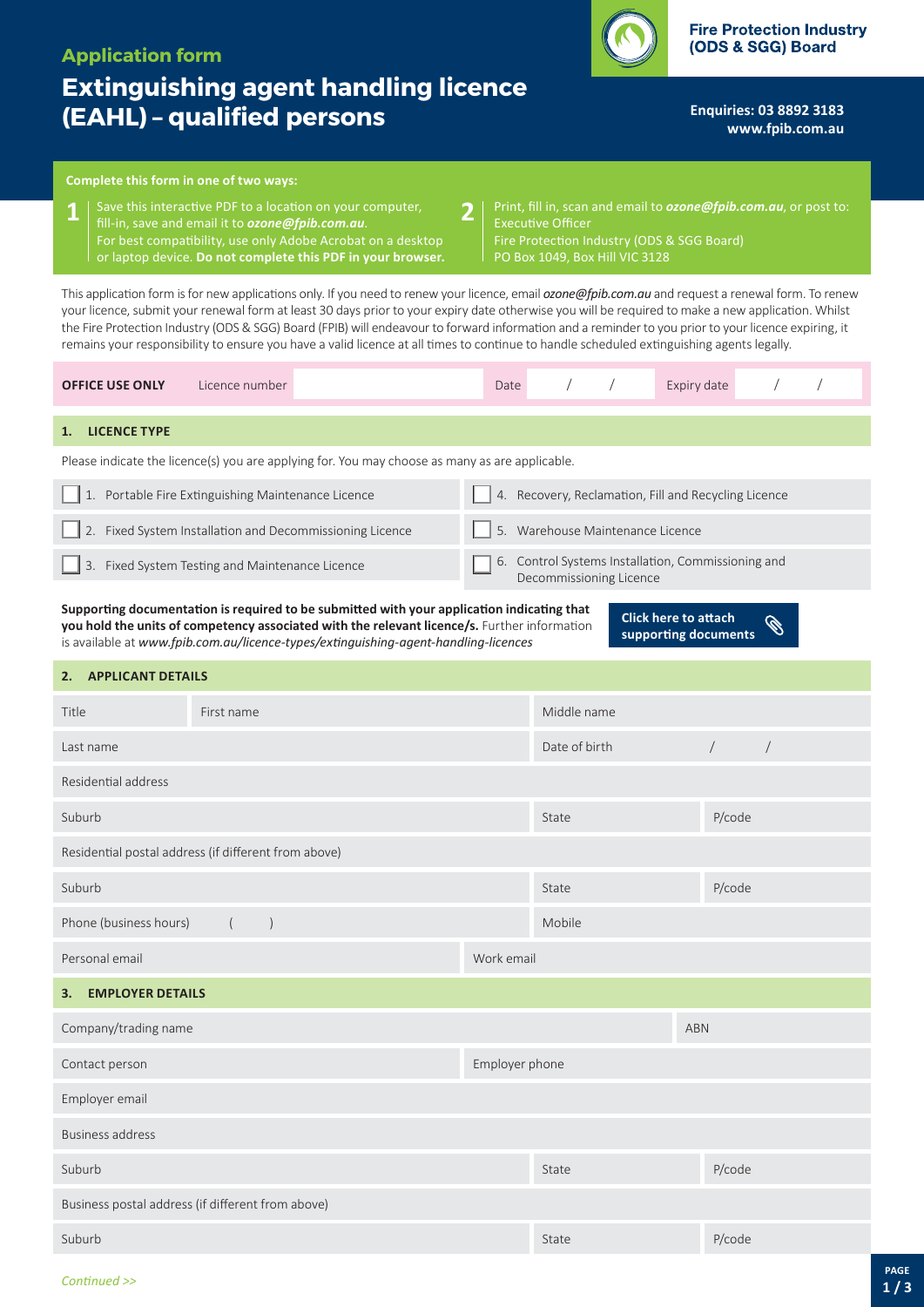

#### **4. COLOUR PASSPORT PHOTOGRAPH**

Please attach a current colour passport size photo (minimum size 4cm high by 3.5cm wide).

**If attaching a photo file to this PDF**, please ensure it is a high-resolution colour JPEG or PNG file only.

**Q Click here to attach your photo file**

Attach using tape or glue. Do not staple through photo.

| 5. | <b>SUITABILITY QUESTIONNAIRE</b><br>Under Regulation 102 of the Ozone Protection and Synthetic Greenhouse Gas Management Regulations 1995 (the Regulations), the Fire<br>Protection Industry (ODS & SGG) Board must consider whether you are a fit and proper person to hold a licence. |                                                                  |  |  |  |  |
|----|-----------------------------------------------------------------------------------------------------------------------------------------------------------------------------------------------------------------------------------------------------------------------------------------|------------------------------------------------------------------|--|--|--|--|
|    | If you are an <b>INDIVIDUAL</b> , please declare (by ticking) whether you:                                                                                                                                                                                                              |                                                                  |  |  |  |  |
|    | have, in the last ten years immediately prior to you making this application:                                                                                                                                                                                                           |                                                                  |  |  |  |  |
|    | 1. had a civil penalty order made against you for contravention of a civil penalty provision                                                                                                                                                                                            |                                                                  |  |  |  |  |
|    | 2. been convicted of an offence*, or an order under section 19B of the Crimes Act 1914 has been made, for contravention of the:                                                                                                                                                         |                                                                  |  |  |  |  |
|    | 1. Ozone Protection and Synthetic Greenhouse Gas Management Act 1989 (the Act); or                                                                                                                                                                                                      |                                                                  |  |  |  |  |
|    | 2. Ozone Protection and Synthetic Greenhouse Gas Management Regulations 1995 (the Regulations)                                                                                                                                                                                          |                                                                  |  |  |  |  |
|    | 3. had any conviction for an offence*, or an order under section 19B of the Crimes Act 1914 has been made, against a law of the<br>Commonwealth, of a State or of a Territory that is punishable by imprisonment for a period of six months or longer                                   |                                                                  |  |  |  |  |
|    | are currently bankrupt, have applied to take the benefit of any law for the relief of bankrupt or insolvent debtors, or have compounded with<br>creditors or have made an assignment of remuneration for their benefit                                                                  |                                                                  |  |  |  |  |
|    | have made any statement in an application under the Act or Regulations that was false or misleading in a material particular; and if so, knew<br>that the statement was false or misleading                                                                                             |                                                                  |  |  |  |  |
|    | have contravened a condition of a fire protection industry permit                                                                                                                                                                                                                       |                                                                  |  |  |  |  |
|    | have held a fire protection industry permit that was suspended or cancelled                                                                                                                                                                                                             |                                                                  |  |  |  |  |
|    | * Subject to the Spent Convictions Scheme                                                                                                                                                                                                                                               |                                                                  |  |  |  |  |
|    | Click here to attach your files<br>If you have declared (ticked) any of the above, please give details in a separate attachment, or                                                                                                                                                     |                                                                  |  |  |  |  |
|    | Declarations will not necessarily prevent you from receiving a licence.                                                                                                                                                                                                                 |                                                                  |  |  |  |  |
|    | I have read the suitability questionnaire<br>Yes<br><b>No</b>                                                                                                                                                                                                                           |                                                                  |  |  |  |  |
| 6. | <b>PERMIT DURATION</b>                                                                                                                                                                                                                                                                  |                                                                  |  |  |  |  |
|    | From 1 January 2019, a three (3) year permit has been the default duration. For further information please contact the FPIB.                                                                                                                                                            |                                                                  |  |  |  |  |
| 7. | PAYMENT DETAILS - For fee information, visit www.fpib.com.au. Do not send cash.                                                                                                                                                                                                         |                                                                  |  |  |  |  |
|    | <b>EFT PAYMENT</b> - Fire Protection Industry (ODS & SGG) Board - BSB 033 083 - Account 33-2940<br>Note: Please advise of payment time, date and amount to ozone@fpib.com.au, and include your name as the reference.                                                                   |                                                                  |  |  |  |  |
|    | <b>CHEQUE</b> - Payable to Fire Protection Industry (ODS & SGG) Board                                                                                                                                                                                                                   |                                                                  |  |  |  |  |
|    | <b>VISA</b><br><b>AMEX</b><br><b>MASTERCARD</b>                                                                                                                                                                                                                                         |                                                                  |  |  |  |  |
|    | Amount \$<br>Card no.<br><b>CCV</b><br>Expiry                                                                                                                                                                                                                                           |                                                                  |  |  |  |  |
|    | Signature<br>Name on card                                                                                                                                                                                                                                                               | By PDF: add your<br>Acrobat signature or<br>type your full name. |  |  |  |  |